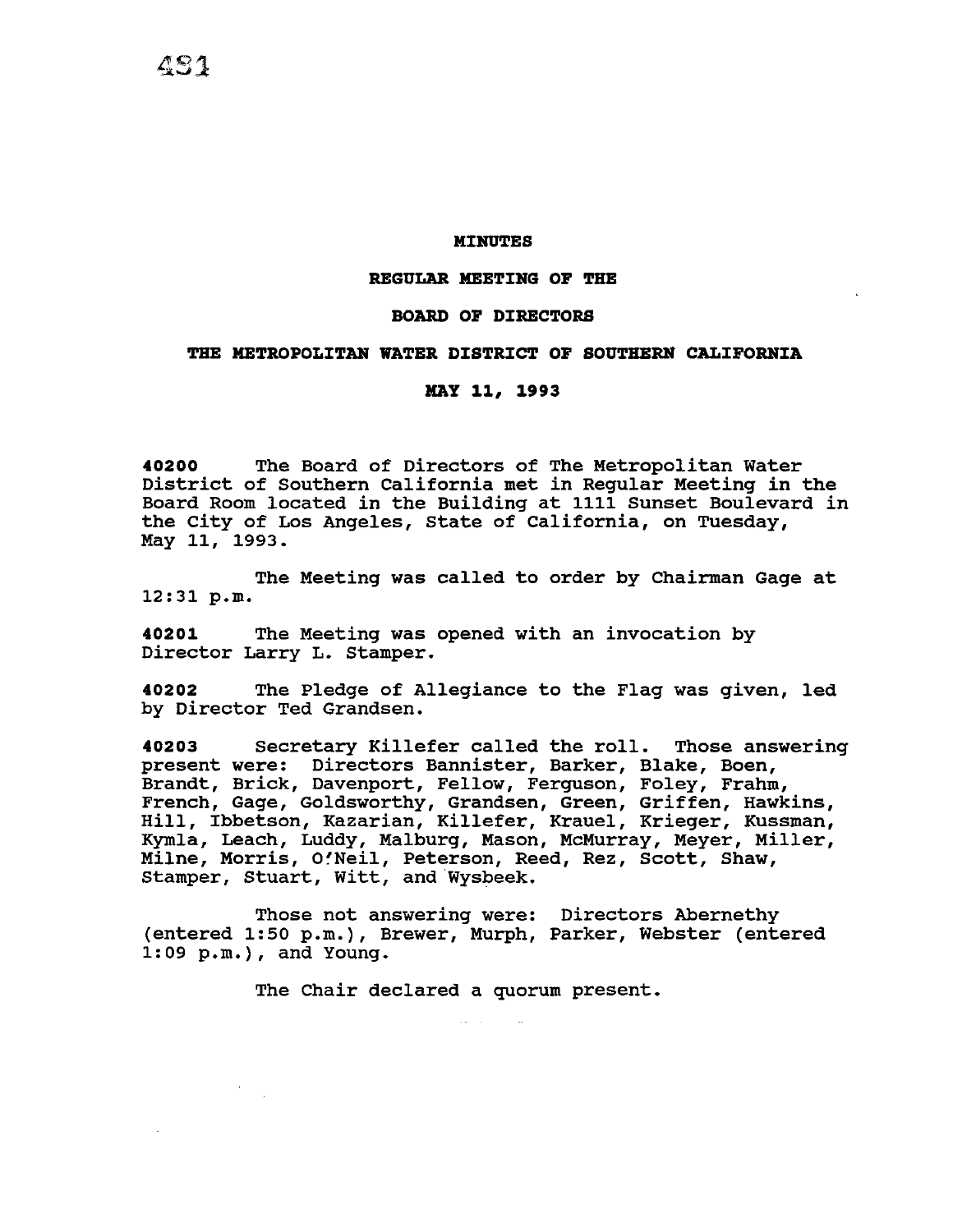**<sup>40204</sup>**Chairman Gage inquired if any member of the public wished to comment on Agenda Item H, the recruitment of the General Manager. Hearing none, at 12:37 p.m., pursuant to Government Code Section 54957, the Chair called the Meeting into closed session to consider Agenda Item H, the recruitment of the General Manager.

At 12:44 p.m., the Meeting was called into open session.

Chairman Gage reported that, in closed session, the appointment of John R. Wodraska as Metropolitan's General Manager was unanimously approved, effective July 6, 1993, subject to execution of an employment agreement.

At the invitation of the Chair, Mr. Wodraska addressed the Board expressing thanks for its vote of confidence.

**<sup>40205</sup>**Chairman Gage inquired if there were any additions to the agenda. There being none, the Chair declared only those matters listed on the agenda would be considered.

**40206** The Chair announced that the Board is conducting a hearing to receive comments on the Water Standby Charge and invited members of the public to address the Board on this subject.

James Gould, Flo Ginsburg, and Gilbert J. Calzada each spoke, expressing opposition to the imposition of a water standby charge.

The Chair determined that no other member of the public wished to comment on the water standby charge and declared the public hearing closed.

**40207** Chairman Gage invited members of the public to address the Board on matters within the Board's jurisdiction.

David Phares of Chaparral Investments in Riverside County, stated he was representing five of the six property owners involved in the condemnation proceedings, Agenda Item<br>8-8. In recognition that Mr. Phares was speaking on behalf o In recognition that Mr. Phares was speaking on behalf of several property owners, the Chair waived the three-minute time limitation.

Director Webster took his seat at 1:09 p.m.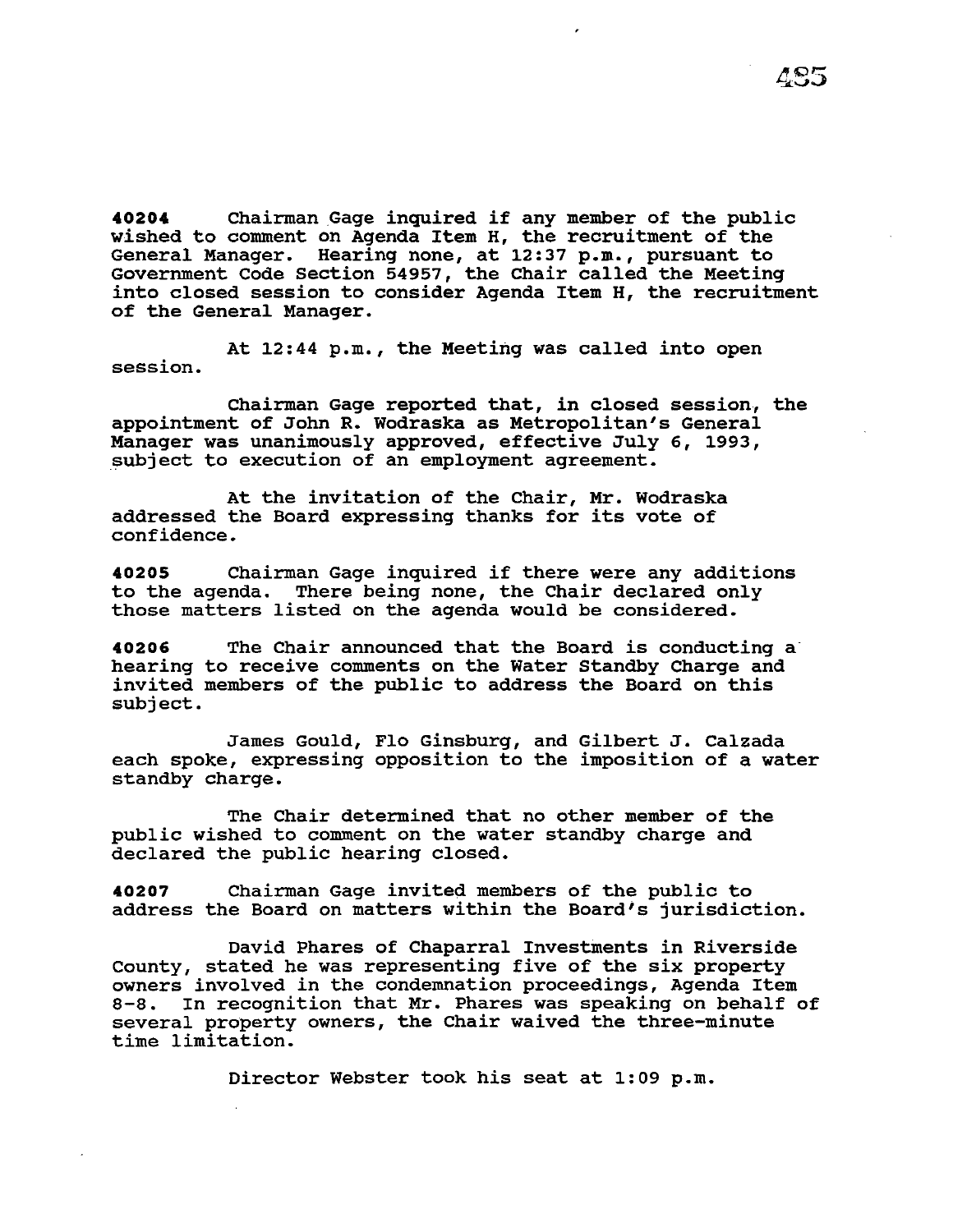Mr. Phares cited the appraisal problems experienced by Dwight and Mary Swaim, Philip and Vicki Pinard, and Richard and Joyce Darling, and in light thereof, requested an extension be granted before possession of the properties was obtained.

Referring to the property owned by the Stanifer family, Mr. Phares stated that it appears, if negotiations are continued, an early settlement could be reached. He requested Acting General Manager Balcerzak make arrangements with his right-of-way staff to continue the negotiations.

Mr. Phares referred to the incidents which have recently occurred due to barricading roads on property not acquired by Metropolitan while there are residents living in<br>the area. He commended the right-of-way and legal staff for He commended the right-of-way and legal staff for its efforts to remedy this situation, and urged this matter be investigated.

Peggy Swaim, on behalf of Dwight and Mary Swaim, described the difficulties encountered in the appraisal process of the family property, and requested negotiations continue in order to reach a settlement. She further requested the family be allowed to continue living in the home until negotiations are concluded.

Director Kazarian withdrew from the Meeting at 1:16 p.m.

**40208** There being no objection, the Chair ordered the reading of the Minutes of April 13, 1993, dispensed with, a copy having been mailed to all Directors.

Vice Chairman Blake moved, seconded by Director Shaw, and carried, that the foregoing Minutes be approved as mailed.

**40209** The General Counsel's letter dated April 26, 1993, was presented, transmitting the credentials evidencing the reappointment by the City of Pasadena of Timothy F. Brick as its representative on Metropolitan's Board for a four-year term ending December 31, 1996.

General Counsel Taylor reported the credentials had been examined and found legally sufficient.

The Chair ordered the credentials, together with the General Counsel's letter, received and filed.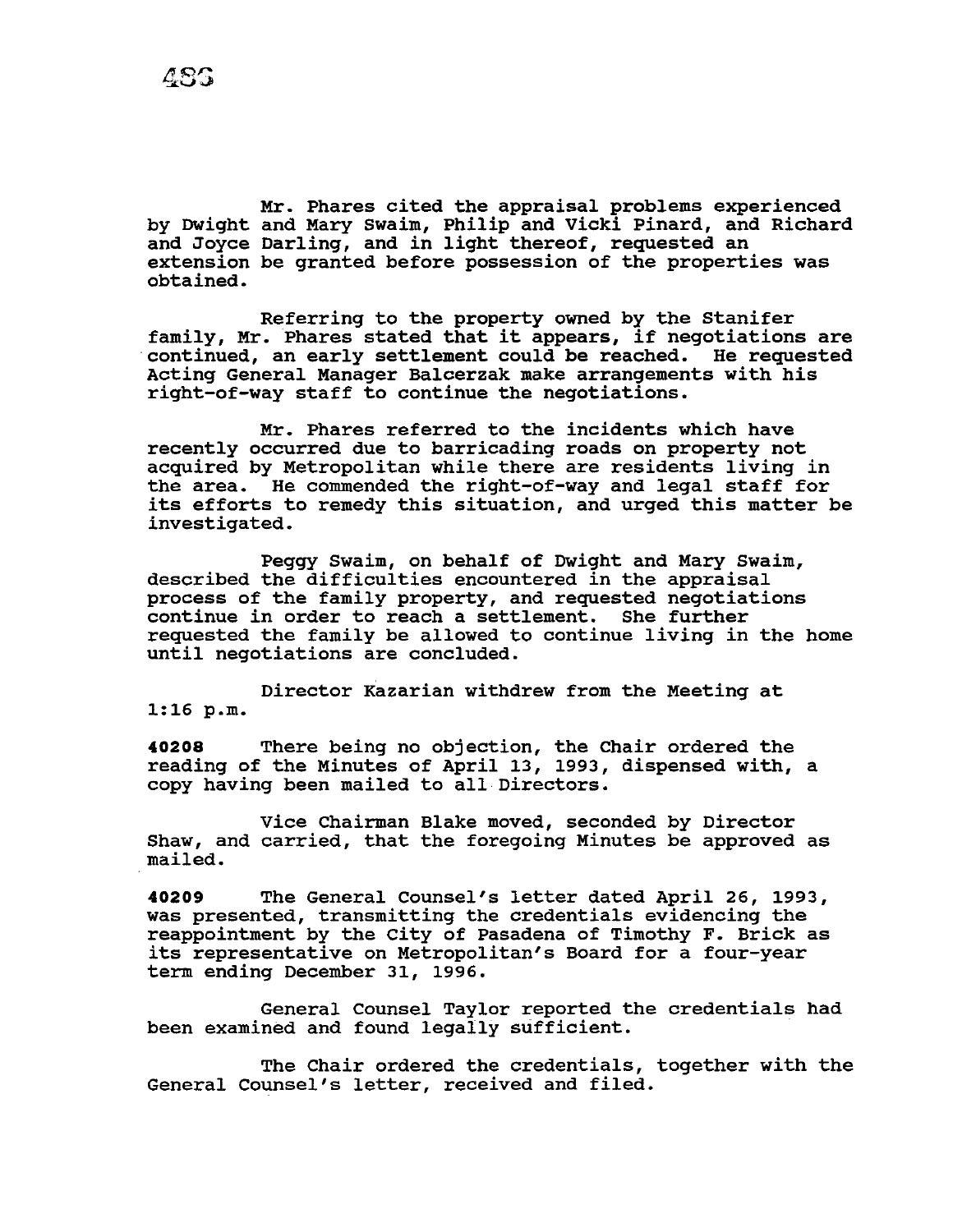**40210** Executive secretary Dorff, Notary Public, administered the oath of Office to Mr. Brick.

Chairman Gage ordered the Oath of Office filed.

**40211** The General Counsel's letter dated April 26, 1993, was presented, transmitting the credentials evidencing the reappointment by the City of Los Angeles of William G. Luddy as one of its representatives on Metropolitan's Board for a four-year term ending December 31, 1996.

General Counsel Taylor reported the credentials had been examined and found legally sufficient.

The Chair ordered the credentials, together with the General Counsel's letter, received and filed.

**40212** Executive Secretary Dorff, Notary Public, administered the Oath of Office to Mr. Luddy.

Chairman Gage ordered the Oath of Office filed.

Director Kazarian returned to the Meeting at 1:20 p.m.

**40213** Chairman Gage presented a Commendatory Resolution to former Director A. Macneil Stelle, who had represented Las Virgenes Municipal Water District from October 5, 1972, to February 9, 1993.

**40214** Chairman Gage presented a Commendatory Resolution to former Director Burton E. Jones, who had represented Upper San Gabriel Valley Municipal Water District from January 9, 1979, to February 9, 1993.

**40215** The Chair invited Thomas F. Andrews, executive director of the Historical Society of Southern California, to address the Board. In appreciation for Metropolitan sponsoring the republication of the society's water-wise gardening book, Mr. Andrews presented the historical society's Centennial Award, and a painting of the Charles F. Lummis home, a model for xeriscape gardens.

Director Hawkins withdrew from the Meeting at 1:31 p.m.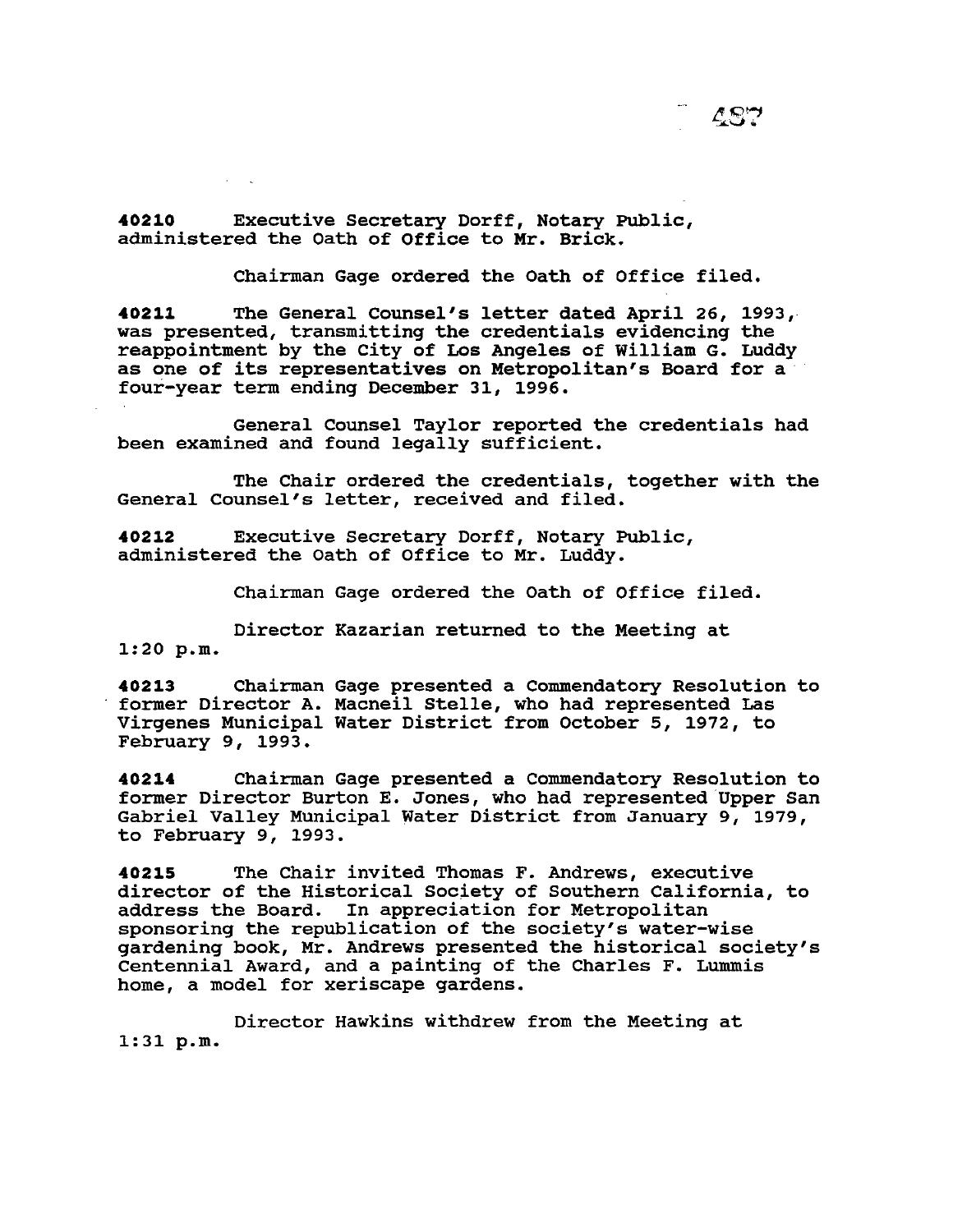**40216** Director Stuart moved, seconded by Vice Chairman Blake and carried, granting the requests for sixty-day leaves of absence for:

Director Marvin Brewer, commencing May 7 Director William F. Davenport, commencing May 27 Director Anthony R. Fellow, commencing June 1 Director E. Thornton Ibbetson, commencing June 1 Director s. Dell Scott, commencing May 30

**<sup>40217</sup>**Chairman Gage announced that Agenda Item I, legal issues arising out of space problems, has been withdrawn.

**<sup>40218</sup>**Assistant General Manager Horne urged all Directors attend the May 18 Special Budget Committee meeting at which time staff will be submitting additional budget reductions. He announced that the 1993 O&M Budget will be less than the 1992 O&M Budget and it is anticipated future budgets will remain flat, relying on increased productivity and performance to satisfy requirements.

Director Hawkins returned to the Meeting at 1:38 p.m.

Director of Finance Leddy gave a slide-illustrated presentation on Metropolitan's financial condition.

Chief Engineer Snyder, with the aid of slides, gave a progress report on some of the construction projects.

Chief of Operations Adams graphically-illustrated some of the operations for the month.

Assistant General Manager Georgeson reported on the continuing efforts to have a state water transfer bill enacted into law this year, which, among other activities, includes meetings with the editorial staffs of major statewide newspapers.

Acting General Manager Balcerzak reported that staff is actively engaged in the continuing effort to develop the Strategic Plan, noting that this will be the main topic of discussion at the forthcoming meeting of the member agency managers. Mr. Balcerzak advised that incoming General Manager Wodraska will be present for the review of the proposed Strategic Plan at the June 29 meeting of the Executive Committee.

Director Abernethy took his seat at  $1:50$  p.m.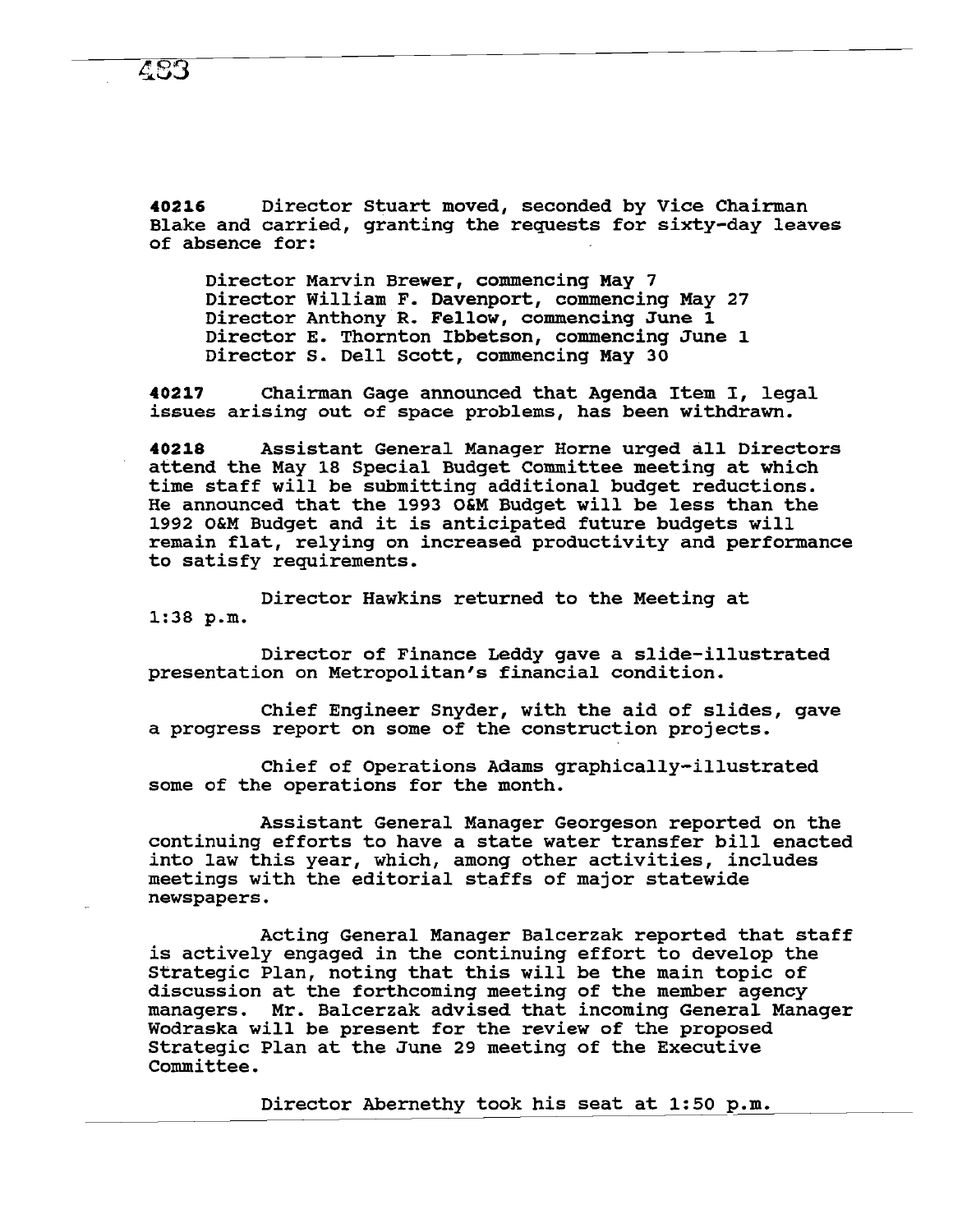**40219** General Counsel Taylor reported that two actions have been filed in connection with office space problems.

Director Shaw moved, seconded by Vice Chairman Blake and carried, and the Board approved the Consent Calendar Items, M.I. **40220** through M.I. **40227,** as follows:

**40220** Authorized Revision No. 1 to Appropriation No. 632, Marketing Expense for Sale of Water Revenue Bonds, Issue of 1991, an increase of \$231,000 to a total of \$654,500, to purchase a surety bond to replace the Water Revenue Bonds, Issue of 1991, Reserve Fund, as set forth in the General Manager's letter dated May 3, 1993.

**<sup>40221</sup>**The Board (1) certified it has considered the information contained in the mitigated Negative Declaration prior to making a decision on the relocation of approximately 985 lineal feet of Metropolitan's 54-inch-inside-diameter Calabasas Feeder (Project); (2) authorized the General Manager to execute an agreement with the California Department of Transportation substantially on the terms outlined in the General Manager's letter dated April 23, 1993, for the Project, subject to the agreement being in form approved by the General Counsel; and (3) \_authorized the General Manager to quitclaim a portion of Permanent Easement Parcel 1803-2-1A to record owners in exchange for the California Department of Transportation conveying to Metropolitan an alternate Permanent Easement, at no cost to Metropolitan, containing substantially the same rights now held by Metropolitan, subject to the conveyance documentation being in form approved by the General Counsel.

**40222** Authorized the General Manager to amend the existing contract with Austin Knight Advertising Agency for recruitment advertising services to increase the previously approved \$250,000 limitation set forth in the 1992-93 fiscal year budget to \$300,000, as recommended in the General Manager's letter dated April 29, 1993.

**40223** Adopted two Resolutions in the form transmitted with the General Manager's letter dated April 20, 1993, providing in substance that the District elects to be allocated that additional portion of revenue from taxes levied on redevelopment property which is attributable to either or both of the following: (1) any increase in Metropolitan's base year tax rate applied to incremental assessed value of project property; and (2) that portion of the increase in assessed valuation attributable to the annual inflation adjustment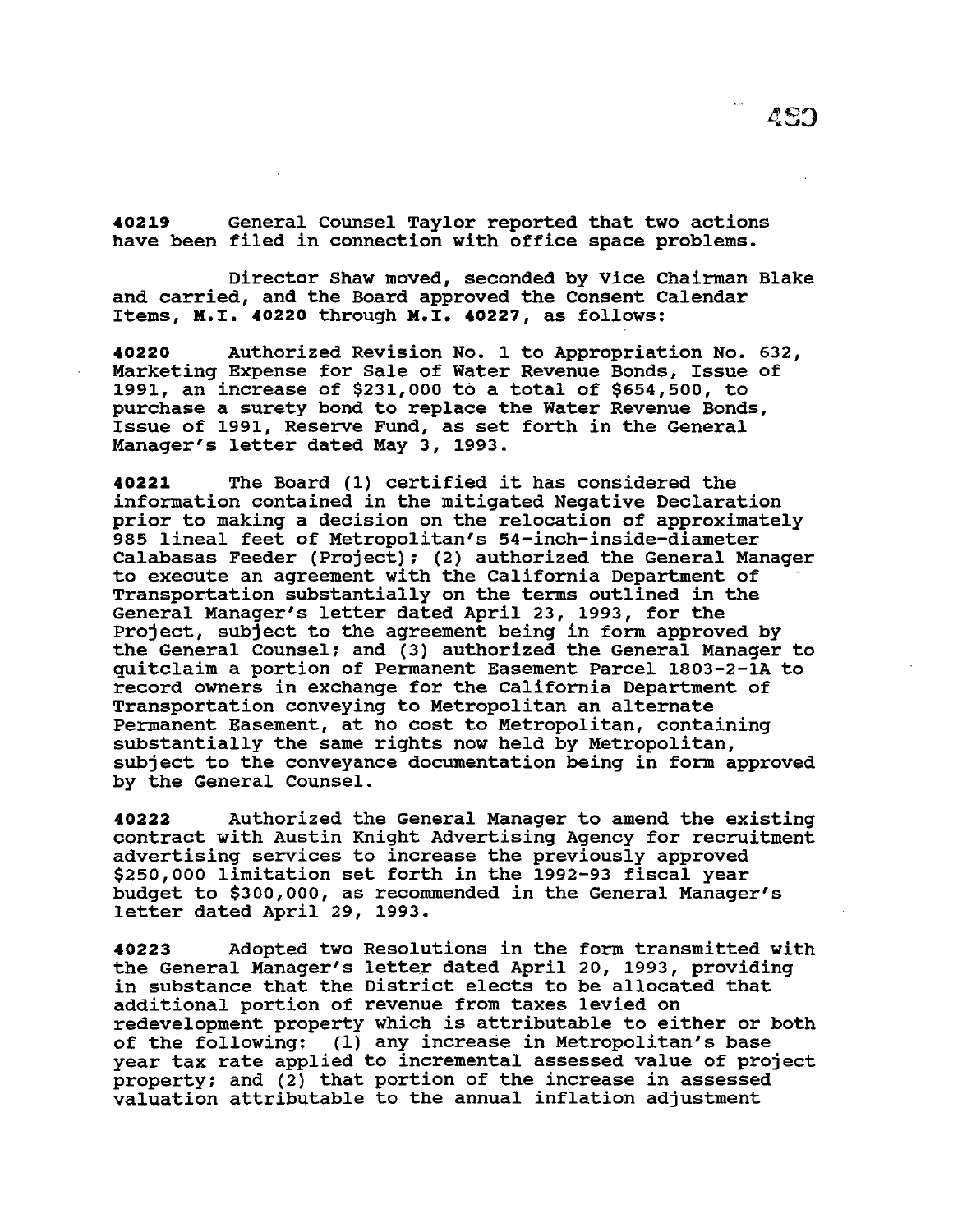applied to the base year tax rate on the following specific redevelopment projects:

| <b>Resolution 8403</b> | Imperial-Prairie Redevelopment<br>Project, City of Inglewood                                              |
|------------------------|-----------------------------------------------------------------------------------------------------------|
| <b>Resolution 8404</b> | Central Business District and<br>Eastland Redevelopment Projects<br>Merger/Amendment, City of West Covina |

each Resolution entitled:

## RESOLUTION OF THE BOARD OF DIRECTORS OF THE METROPOLITAN WATER DISTRICT OF SOUTHERN CALIFORNIA ELECTING TO RECEIVE ALLOCATZON OF TAXES PURSUANT TO PROVISZONS OF THE COMMUNZTY REDEVELOPMENT LAW

40224 Expressed support for Assembly Bill 892 (Frazee) relating to water management, planning, and reporting, authorizing staff to negotiate any additional amendments offered for the legislation, as set forth in the General Manager's letter dated April 27, 1993.

40225 Expressed opposition to Senate Bill 1250 (Boatwright) relating to development and water supply, as burdensome on water districts and inconsistent with Metropolitan's policy principles for growth management, as set forth in the General Manager's letter dated April 30, 1993.

40226 Expressed opposition to Assembly Bill 2272 (Martinez) providing cities with veto power over the decisions of Metropolitan's Board, as set forth in the General Manager's letter dated April 27, 1993.

40227 Authorized the General Manager to execute an amendment to Agreement No. 3825 with Kosmont & Associates, Inc., for an estimated amount of \$185,000, to provide for continuing predevelopment support services for the selection of a site for Metropolitan's long-term headquarters, in accordance with the terms of the General Manager's letter dated April 21, 1993, subject to the amendment being in form approved by the General Counsel.

Director Reed requested to be recorded as abstaining.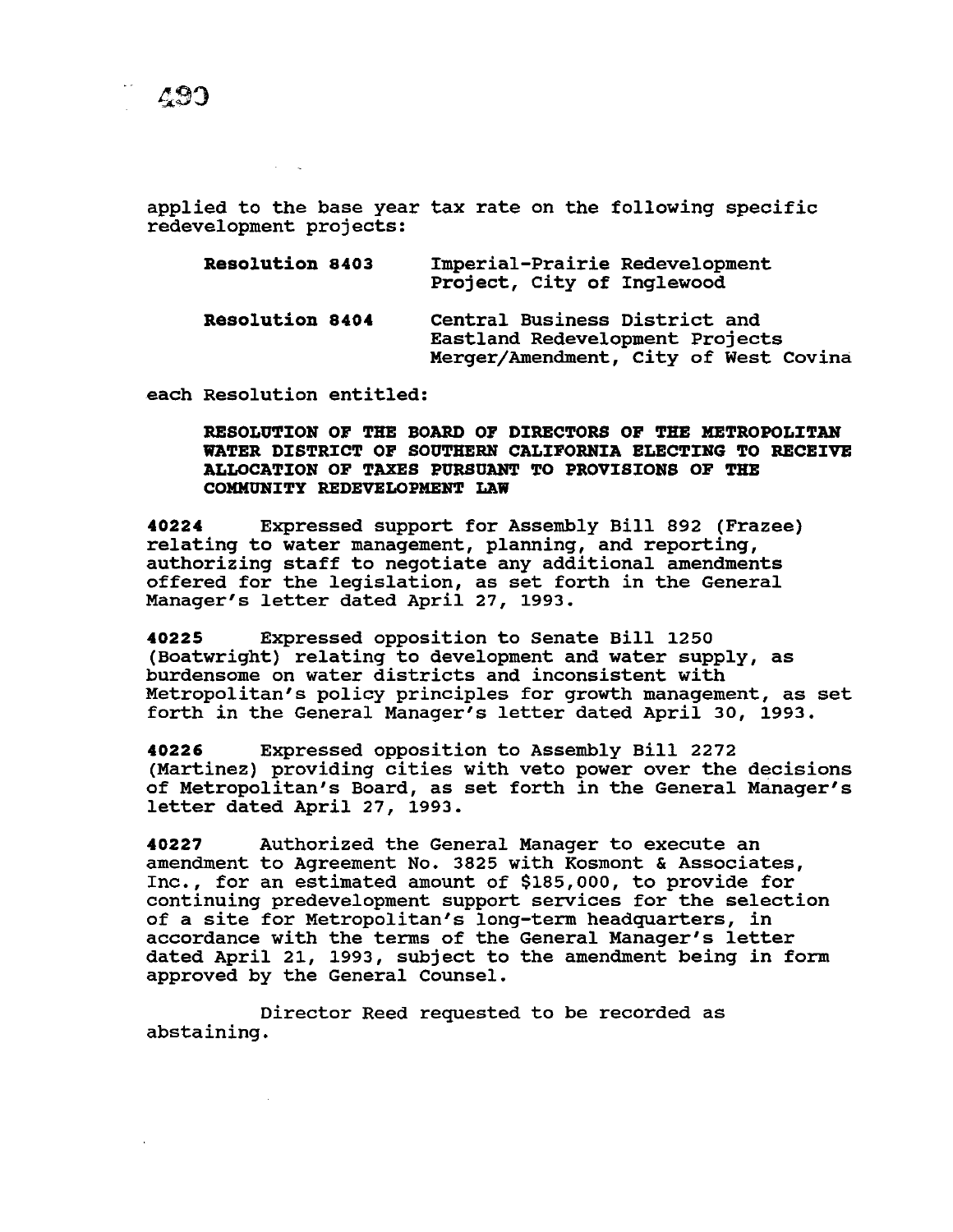40228 Water Problems Committee Chairman Malburg moved, seconded by Finance and Insurance Committee Chairman Mason and carried, and the Board (1) found that the adoption of water standby charges is exempt from the California Environmental Quality Act by Public Resources Code Section 21080(b)(8) since the charges are for the purpose of obtaining funds for capital and water management projects necessary to maintain service within existing service areas; and (2) adopted Resolution 8405 shown as Attachment A to the General Manager's letter dated April 20, 1993, imposing a water standby charge on real property within Metropolitan's service area to which water is made available for any purpose by Metropolitan, whether the water is actually used or not, subject to exemptions as provided, said Resolution entitled:

RESOLUTION OF THE BOARD OF DIRECTORS OF THE METROPOLITAN WATER DISTRICT OF SOUTHERN CALIFORNIA GIVING NOTICE OF INTENTION TO CONSIDER AND ACT UPON RECOMMENDATION TO :IMPOSE WATER STANDBY CHARGES

Directors Bannister, Davenport, Fellow, and Reed requested to be recorded as voting no.

40229 Finance and Insurance Committee Chairman Mason moved, seconded by Engineering and Operations Committee Chairman Foley and carried, and the Board authorized (1) an increase in the scope of work under Appropriation No. 634 to include activities relating to technology assessment, benefits and cost assessment, and the preparation of Requests for Proposal; and (2) Revision No. 1 to Appropriation No. 634, an increase of \$200,000 to a total of \$5,763,583, to include activities for the above Phase One work, as set forth in the General Manager's letter dated April 30, 1993.

Director Reed requested to be recorded as abstaining.

40230 Water Problems Committee Chairman Malburg moved, seconded by Finance and Insurance Committee Chairman Mason and carried, and the Board (1) found that the approval of the proposed revision to Metropolitan's water rates is exempt from the provisions of the California Environmental Quality Act since it is for the purpose of meeting operating expenses, financial reserve needs and requirements, and obtaining funds for capital projects necessary to maintain service within existing service areas; and that there is an urgent need to implement the Demonstration Local Storage Program (Program) by May 11, 1993, in order to maximize the amount of local storage of imported water; (2) set the rate for the 1993 Program at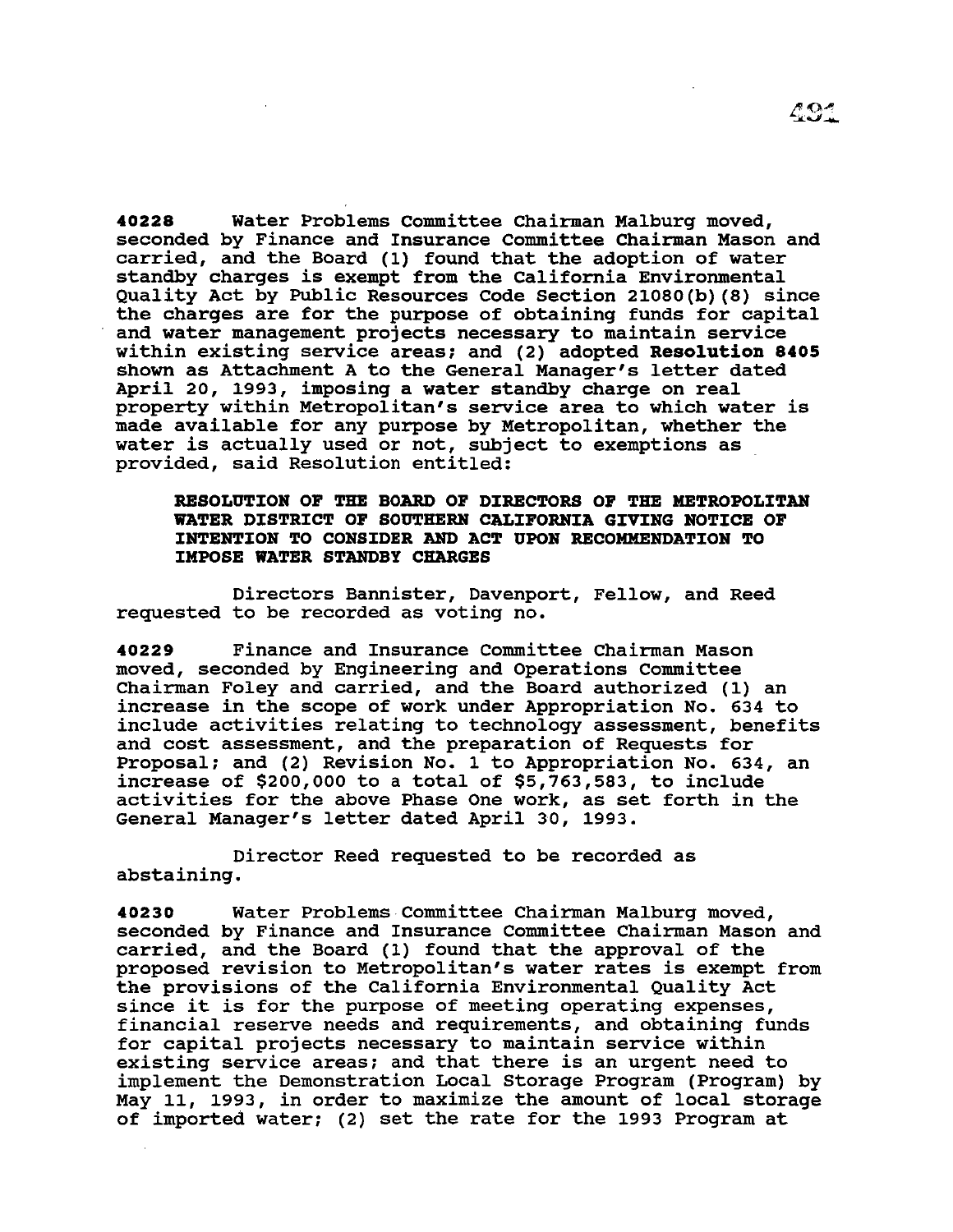\$138 per acre-foot for untreated water and \$163 per acre-foot for treated water; and (3) authorized the General Manager to execute agreements with member agencies to sell water at rates consistent with the Program description in the General Manager's letter dated April 27, 1993, subject to the agreements being in form approved by the General counsel.

Director Bannister requested to be recorded as abstaining.

40231 Vice Chairman Miller moved, seconded by Finance and Insurance Committee Chairman Mason and carried, amending Sections 2531 and 5107 of the Administrative Code regarding distribution of proposed budget, to read as set forth in Attachment A-1 to the General Manager's letter dated May 10, 1993, revised from his letter dated April 16, 1993.

Director Hill withdrew from the Meeting at 2:04 p.m.

40232 Organization and Personnel Committee Chairman Rez moved, seconded by Engineering and Operations Committee Chairman Foley and carried, authorizing the General Manager to amend Agreement No. 3773 for prehistoric archaeological services to INFOTEC Research, Inc., from \$2,000,000 to \$3,376,300 in accordance with the terms of the General Manager's letter dated April 23, 1993, subject to the amendment being in form approved by the General counsel.

40233 Legal and Claims Committee Vice Chairman Goldsworthy moved, seconded by Land Committee Chairman Kussman and carried, authorizing the General Counsel to give informed consent to retain the law firm of Best, Best & Krieger to represent Metropolitan in the condemnation case Metropolitan Water District v. Francis Domenigoni, et al., Riverside County Superior Court Case No. 229049, as set forth in the General counsel's letter dated April 30, 1993.

Director Kazarian requested to be recorded as voting no.

Directors Bannister and scott requested to be recorded as abstaining.

40234 Legal and Claims committee Vice Chairman Goldsworthy moved, seconded by Land Committee Chairman Kussman, that, by a two-thirds vote, the Board adopt Resolution 8406 transmitted with the General Manager's letter dated April 27, 1993, declaring the necessity for the Domenigoni Valley Reservoir Project and for the property described in Exhibits A and B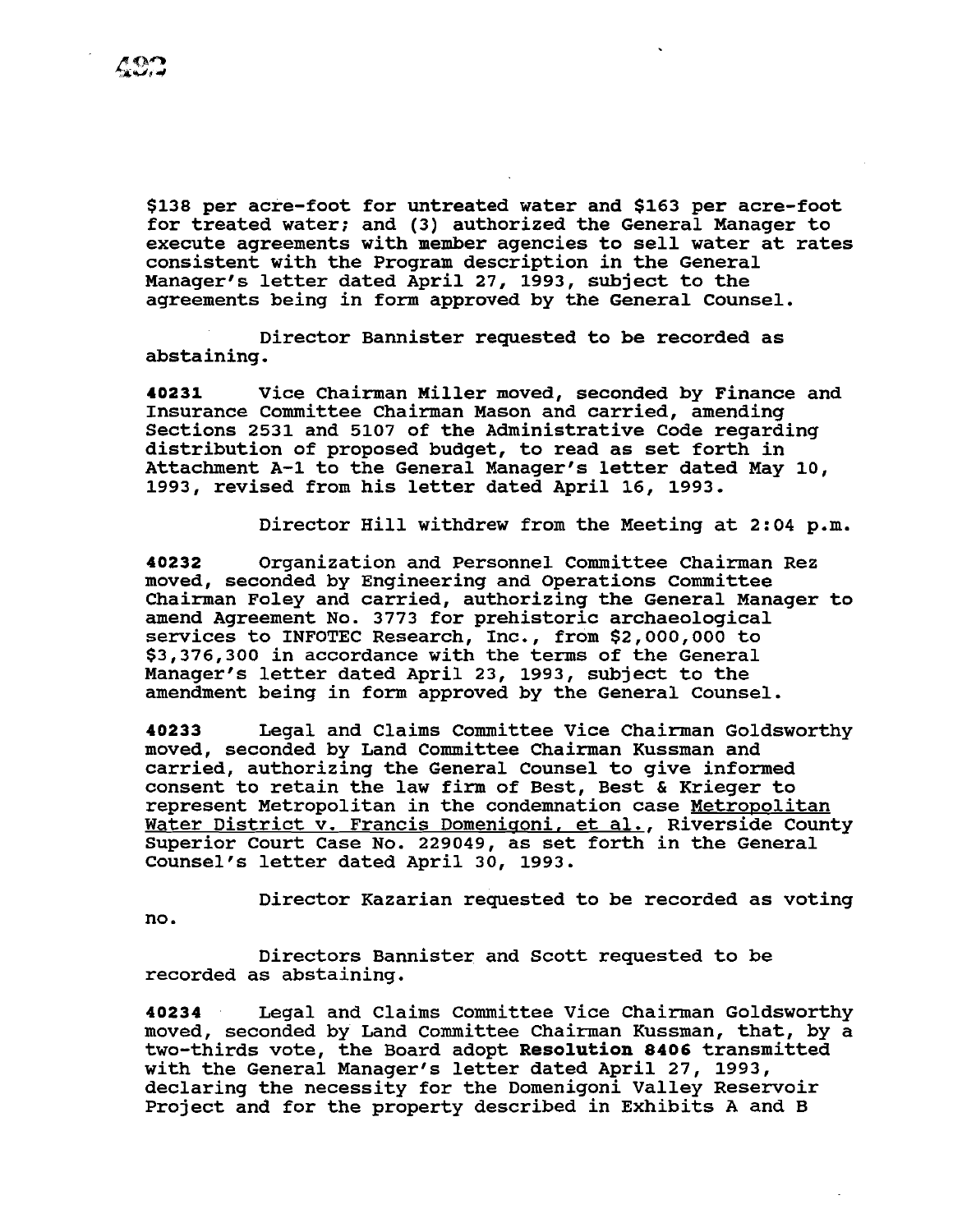attached thereto, and directing the General Counsel to commence condemnation proceedings in Riverside County to acquire the property.

The Chair called for a vote on the motion. The motion was voted upon and carried.

Directors Reed and Scott requested to be recorded as abstaining.

The Chair declared Resolution 8406 has been adopted by more than the required two-thirds vote, entitled:

# A RESOLUTION OF THE BOARD OF DIRECTORS OF THE METROPOLITAN WATER DISTRICT OF SOUTHERN CALIFORNIA DIRECTING THE CONDEMNATION OF CERTAIN PROPERTIES SITUATED IN RIVERSIDE COUNTY (DOMENIGONI VALLEY RESERVOIR PROJECT)

Director Hill returned to the Meeting at 2:06 p.m.

40235 Vice Chairman Barker moved, seconded by Finance and Insurance Committee Chairman Mason and carried, approving a contribution not to exceed \$222,000 to the Six Agency Committee to provide funds for regulatory, biological, and economic analyses relative to the U.S. Fish and Wildlife Service's proposal to designate critical habitat for four endangered fish species in the Colorado River Basin, as set forth in the General Manager's letter dated April 27, 1993.

40236 Chairman Gage announced that the state Budget Policy Principles, Agenda Item s-10, has been deferred.

40237 Land Committee Chairman Kussman moved, seconded by Director Shaw and carried, authorizing the acquisition of property in Domenigoni Valley in Riverside County designated as MWD Parcel No 144-001-245, Assessor's Parcel No. 465-210-009, owned by Mr. and Mrs. Dennis Alan Engelhardt, as recommended in the General Manager's confidential letter dated April 27, 1993.

40238 Legal and Claims Committee Vice Chairman Goldsworthy moved, seconded by Vice Chairman Miller and carried, approving the recommendation *in* the General Counsel's revised confidential letter dated April 28, 1993, in connection with Golden Gate Audubon Society. et al. v. Browner. Administrator of the EPA.

Director Hill requested to be recorded as voting no.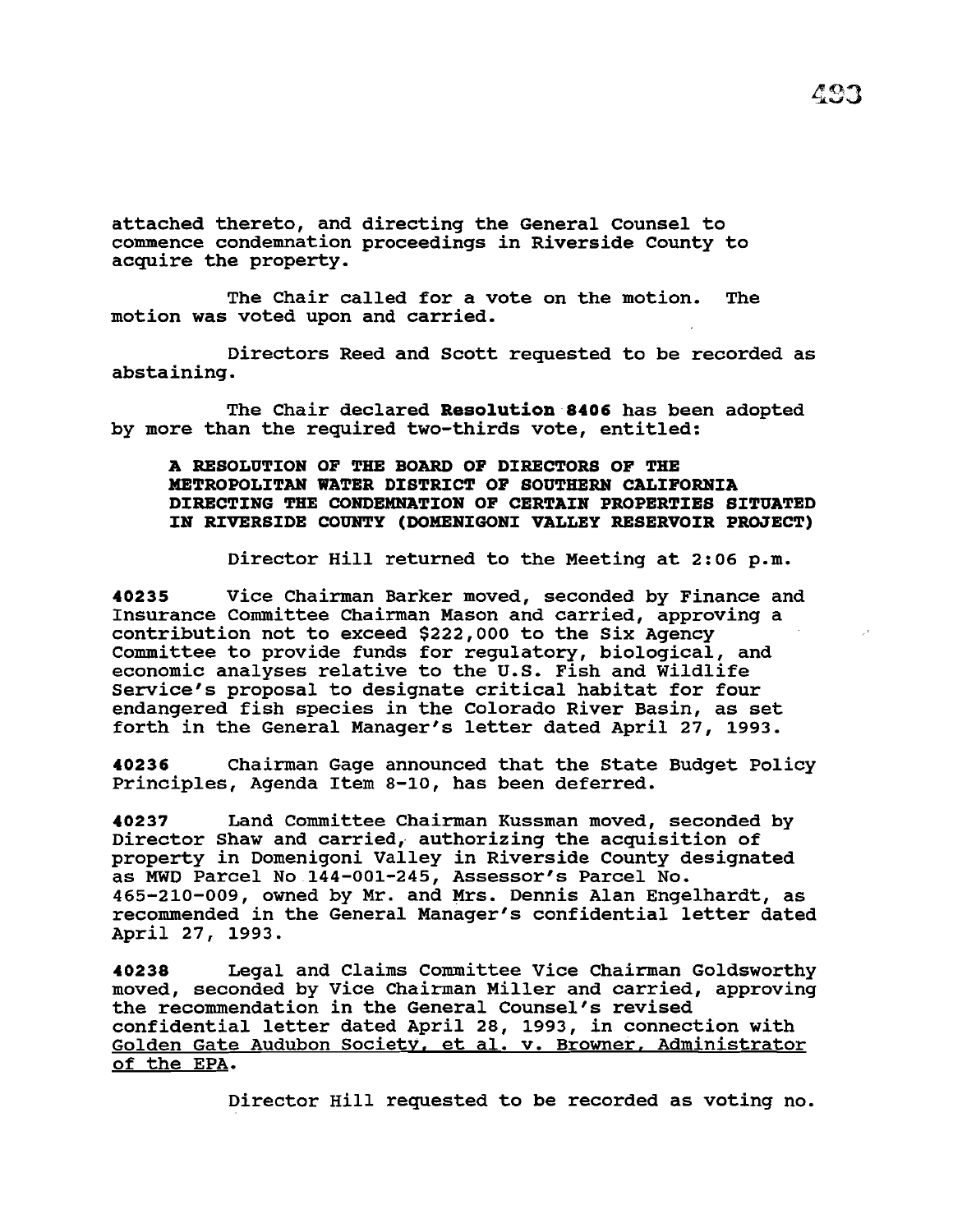**40239** Vice Chairman Miller moved, seconded by· Director Mason and carried, and the Board expressed its support of Assembly Bill 1316 (Richter), authorizing Yuba County water Agency to enter into long-term contracts to transfer water outside its boundaries, as described in the General Manager's letter dated April 28, 1993.

**40240** Director Mason moved, seconded by Director Hawkins, that the Board express its support for Senate Bill 778 (Dills) regarding compensation for use of reclaimed water, as described in the General Manager's letter dated April 27, 1993.

Special committee on Legislation Chairman Brandt stated the committee had deferred taking a position on the bill, directing staff to monitor its progress.

The Chair called for a vote on the motion. The motion did not carry.

**40241** Vice Chairman Miller moved, seconded by Director Shaw and carried, and the Board expressed its support, if amended, for Assembly Bill 2210 (Polanco), to provide a reporting system for Metropolitan's capital facilities projects, as described in the General Manager's letter dated April 30, 1993.

Directors Hill and Mason requested to be recorded as voting no.

**40242** The following listed communications were presented for the information of the Board:

- a. Reports of the General Manager
	- i. Activities for the month of April, dated April 30, 1993.
	- ii. Operating data for the month of March, dated April 23, 1993.
- b. Report of the General Counsel on the activities of the Legal Department for the month of April, dated April 30, 1993.
- c. Report of the Auditor on the activities of the Audit Department for the month of April, dated April 30, 1993.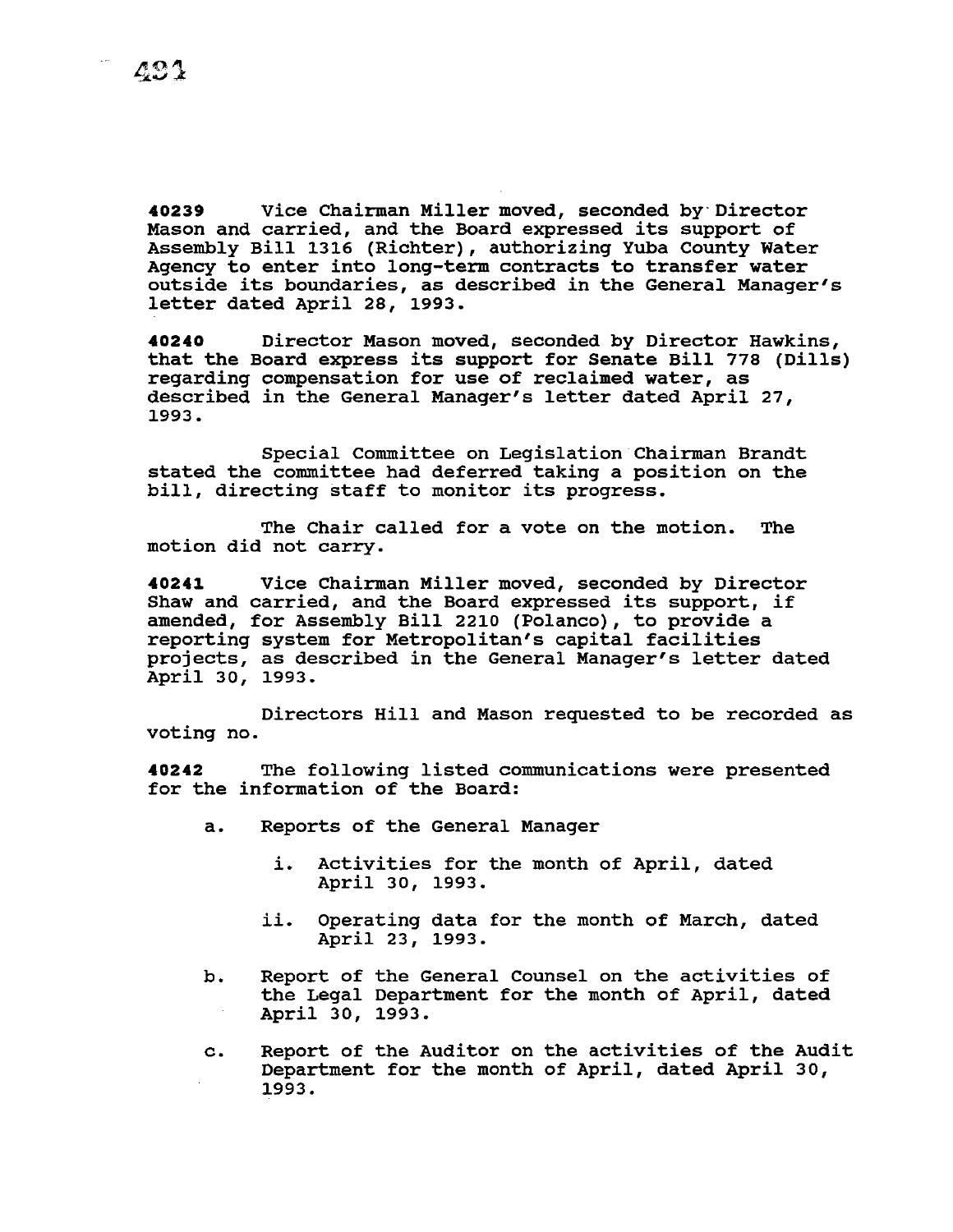- d. Letter of the General Manager dated April 28, 1993, transmitting the Monthly Financial Report for the month of March.
- e. Letter of the General Manager dated April 19, 1993, submitting final status report on Phase Zero of the Information Systems Strategic Plan.
- f. Letter of the General Manager dated April 23, 1993, submitting update on Metropolitan's salvage program.
- g. Letter of the General Counsel dated April 30, 1993, regarding proposed change to language in Resolutions of Necessity.
- h. Letter of the General Manager dated April 23, 1993, reporting on Garvey Reservoir repair.
- i. Letter of the General Manager dated April 19, 1993, transmitting the quarterly status report for the Domenigoni Valley Reservoir Project.
- j. Letter of the General Manager dated April 20, 1993, submitting the quarterly report on changes in funding sources for capital program expenditures.
- k. Letter of the General Manager dated April 27, 1993, transmitting the variance report for the period ending March 1993.
- 1. Letter of the General Manager dated April 27, 1993, reporting on the status of the Demonstration Program on Interstate Underground Storage of Colorado River Water in Arizona.
- m. Letter of the General Manager dated May 6, 1993, presenting a water supply update.
- n. Letter of the General Manager dated April 27, 1993, transmitting a status report on implementation of the Central Valley Project Improvement Act.
- o. Letter of the General Manager dated April 27, 199J, reporting on Senate Bill 967 (McCorquodale) reporting on negotiations for the proposed transfer of ownership and operation of the Central Valley Project.